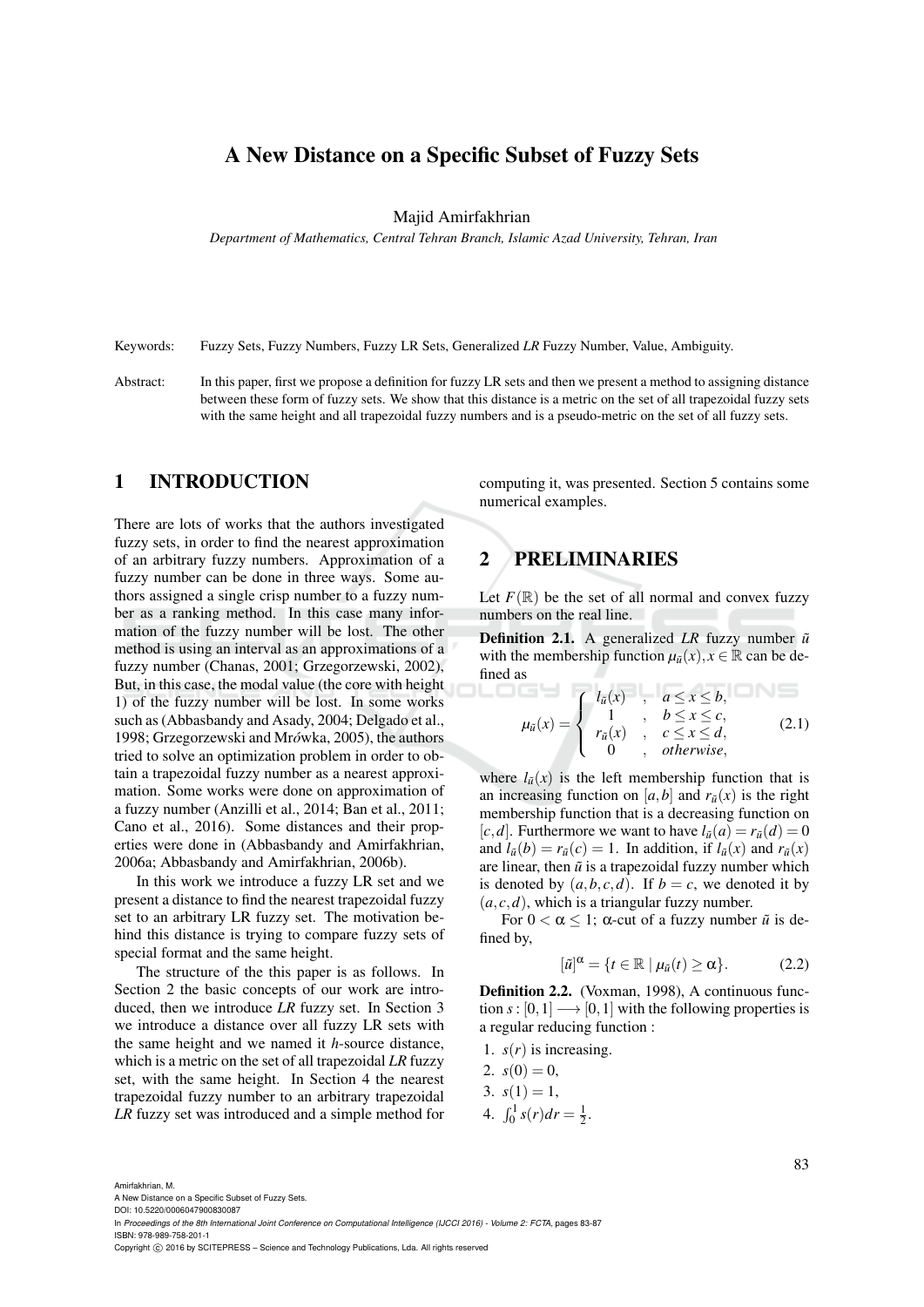In (Chong-Xin and Ming, 1991), the authors represented a fuzzy number  $\tilde{u}$  by an ordered pair of functions  $(\underline{u}(r), \overline{u}(r))$ :

The *parametric form* of a fuzzy number is shown by  $\tilde{v} = (v(r), \overline{v}(r))$ , where functions  $v(r)$  and  $\overline{v}(r)$ ;  $0 \le$  $r \leq 1$  satisfy the following requirements:

- 1.  $v(r)$  is monotonically increasing left continuous function.
- 2.  $\bar{v}(r)$  is monotonically decreasing left continuous function.
- 3.  $v(r) \leq \overline{v}(r)$ ,  $0 \leq r \leq 1$ .
- 4.  $\bar{v}(r) = v(r) = 0$  for  $r < 0$  or  $r > 1$ .

Definition 2.3. (Voxman, 1998), The value and ambiguity of a fuzzy number  $\tilde{u}$  are defined by

$$
Val(\tilde{u}) := \int_0^1 s(r)[\overline{u}(r) + \underline{u}(r)]dr, \qquad (2.3)
$$

and

$$
Amb(\tilde{u}) := \int_0^1 s(r)[\overline{u}(r) - \underline{u}(r)]dr, \qquad (2.4)
$$

respectively.

**Definition 2.4.** A fuzzy set  $\tilde{u}$  is a generalized *LR* fuzzy set, if there exist a positive number  $h \in (0,1]$ such that

$$
\mu_{\tilde{u}}(x) = \begin{cases} l(x), & a \le x \le b, \\ h, & b \le x \le c, \\ r(x), & c \le x \le d, \\ 0, & otherwise. \end{cases}
$$
 straightforward.

where  $l(x)$  is nondecreasing on [a, b] and  $r(x)$  is nonincreasing on  $[c,d]$  such that  $l(a) = r(d) = 0$  and  $l(b) = r(c) = h$ . If  $h = 1$  then  $\tilde{u}$  is an *LR* fuzzy number.

In addition, if  $l(x)$  and  $r(x)$  are linear, then  $\tilde{u}$  is a trapezoidal fuzzy set which is denoted by  $(a, b, c, d, h)$ . In this case if  $b = c$ , we denote it by  $(a, b, d, h)$ , which is a trapezoidal *LR* fuzzy set. Also if Let  $TF(\mathbb{R})$  and  $TF_h(\mathbb{R})$  be the set of all trapezoidal fuzzy numbers and all trapezoidal *LR* fuzzy set with height *h* on R, respectively:

$$
\begin{cases}\nTF(\mathbb{R}) = \{(a, b, c, d) : a < b \le c < d\}, \\
TF_h(\mathbb{R}) = \{(a, b, c, d, h) : a < b \le c < d\}.\n\end{cases}
$$
\n(2.6)

**Definition 2.5.** A function  $s \in C[0, h]$  with the following properties is a source function

1.  $s(\alpha) \geq 0$ ,  $\alpha \in [0, h]$ 2.  $s(0) = 0$ , 3.  $s(h) = h$ , 4.  $\int_0^h s(\alpha) d\alpha = \frac{1}{2}h^2$ .

For an *LR* fuzzy set  $\tilde{u}$  and  $\alpha \in [0, h]$  we define  $\underline{u}(\alpha)$ and  $\bar{u}(\alpha)$  as follows

$$
\underline{u}(\alpha) = \inf \{ x | \mu_{\bar{u}}(x) \ge \alpha \}, \quad 0 \le \alpha < h, \quad (2.7)
$$
  

$$
\overline{u}(\alpha) = \sup \{ x | \mu_{\bar{u}}(x) \ge \alpha \}, \quad 0 \le \alpha < h. \quad (2.8)
$$

For a trapezoidal fuzzy set which is denoted by  $\tilde{u} = (a, b, c, d, h)$ , we have

$$
\underline{u}(\alpha) = a + \frac{b-a}{h}\alpha,\tag{2.9}
$$

$$
\overline{u}(\alpha) = d - \frac{d-c}{h}\alpha. \tag{2.10}
$$

Definition 2.6. We define Value and Ambiguity of an *LR* fuzzy set  $\tilde{u}$  by the following relations:

1. 
$$
V_h(\tilde{u}) = \int_0^h s_h(\alpha) [\overline{u}(\alpha) + \underline{u}(\alpha)] d\alpha,
$$

2.  $A_h(\tilde{u}) = \int_0^h s_h(\alpha) [\overline{u}(\alpha) - \underline{u}(\alpha)] d\alpha.$ 

**Definition 2.7.** Let *s* be a source function, then  $I_{s,h}$ defined bellow is source number with respect to *s*.

$$
I_{s,h} = \int_0^h s(\alpha) \alpha d\alpha. \tag{2.11}
$$

Lemma 2.1. *For an arbitrary source function s over*  $(0,h]$ *, we have*  $I_{s,h} < \frac{1}{2}h^3$ *.* 

*Proof.* By using Mid-point Theorem, the proof is straightforward. П

# 3 *h*-SOURCE DISTANCE BETWEEN FUZZY *LR* SETS

**Definition 3.1.** For two *LR* fuzzy sets  $\tilde{u}$  and  $\tilde{v}$ , with same heights *h*, we define *h-source distance D* as follows,

$$
D(\tilde{u}, \tilde{v}) = \frac{1}{2} \left\{ |V_h(\tilde{u}) - V_h(\tilde{v})| + |A_h(\tilde{u}) - A_h(\tilde{v})| + h^3 d_H([\tilde{u}]^h, [\tilde{v}]^h) \right\}.
$$

where  $d_H$  is Hausdorff metric, and  $[\tilde{w}]^h$  =  ${x|\mu_{\tilde{w}}(x) \geq h}$  is the *h*-cut of fuzzy number  $\tilde{w}$ .

**Theorem 3.1.** For  $\tilde{u}, \tilde{v}, \tilde{w}$  in LR fuzzy sets, the h*source distance, D, satisfies the following properties:*

- *1.*  $D(\tilde{u}, \tilde{u}) = 0$ ,
- 2.  $D(\tilde{u}, \tilde{v}) = D(\tilde{v}, \tilde{u})$ ,
- *3.*  $D(\tilde{u}, \tilde{w}) \leq D(\tilde{u}, \tilde{v}) + D(\tilde{v}, \tilde{w}).$

source distance between fuzzy numbers defined in (Abbasbandy and Amirfakhrian, 2006b) is a special case of *h*-source distance.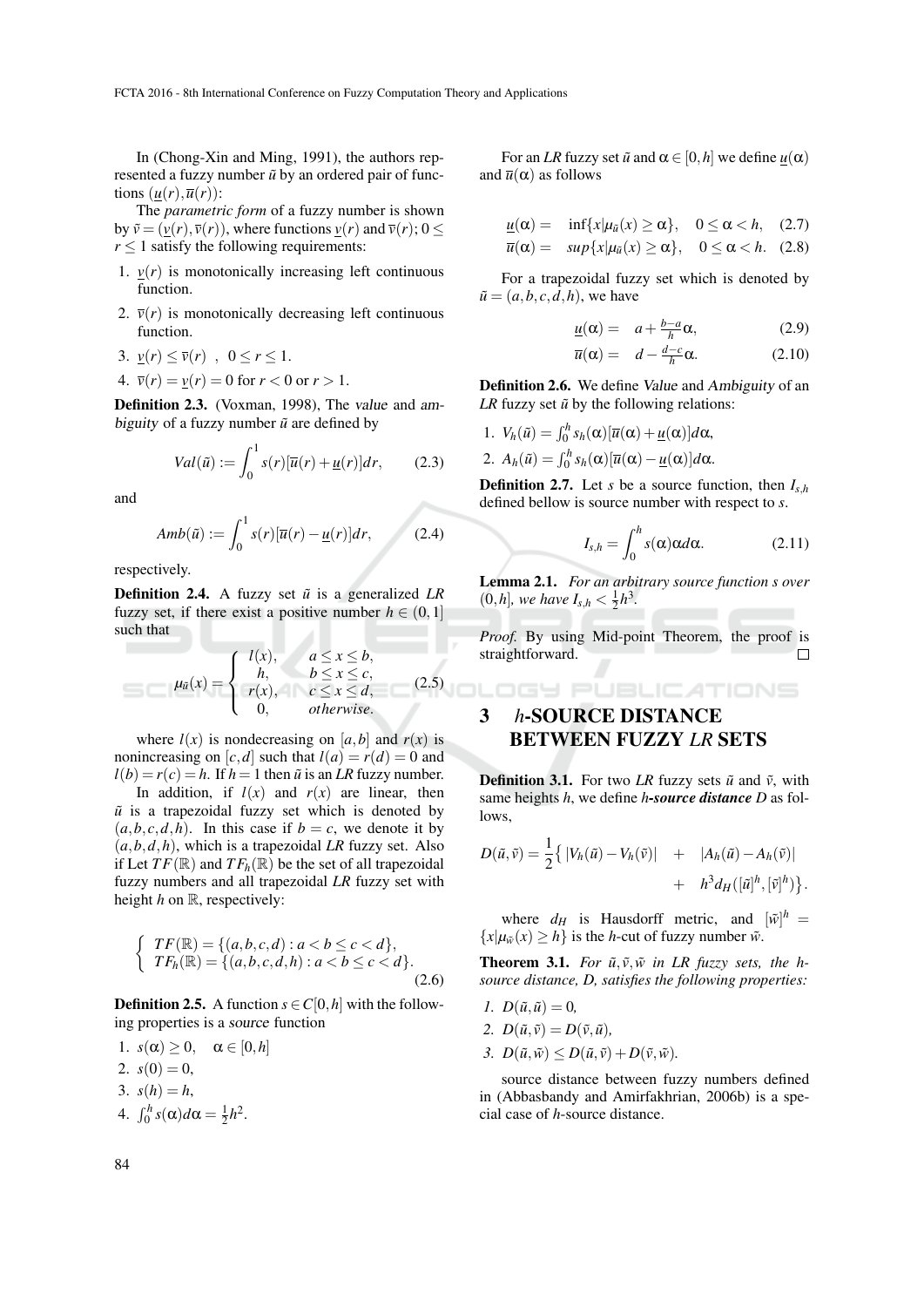**Example 3.1.** Let  $\mu_{\tilde{u}}(x) = \begin{cases} h & x = a, \\ 0 & otherwise \end{cases}$  $\begin{array}{c} n \rightarrow \infty - a, \\ 0 \rightarrow \text{otherwise}, \end{array}$  $\mu_{\tilde{v}}(x) = \begin{cases} h \\ 0 \end{cases}$ ,  $\begin{array}{c} x = b, \\ 0 \end{array}$ 0 , *otherwise*.

$$
D(\tilde{u}, \tilde{v}) = \frac{1}{2}(h^3|a-b|+h^3|a-b|) = h^3|a-b|.
$$

*In this case if*  $\tilde{u}$  *and*  $\tilde{v}$  *are two crisp real numbers:*  $\mu_{\tilde{u}}(x) = \chi_{\{a\}}$ ,  $\mu_{\tilde{v}}(x) = \chi_{\{b\}}$ , then

$$
D(\tilde{u}, \tilde{v}) = |a - b|.
$$

For the set of all LR fuzzy sets with the same height, we have the following theorem.

**Theorem 3.2.** *For*  $\tilde{u}, \tilde{v}, \tilde{u}', \tilde{v}' \in TF_h(\mathbb{R})$  *and nonnegative real number k, h-source distance D satisfies the following properties:*

$$
I. D(k\tilde{u}, k\tilde{v}) = kD(\tilde{u}, \tilde{v}),
$$

2.  $D(\tilde{u} + \tilde{v}, \tilde{u}' + \tilde{v}') \leq D(\tilde{u}, \tilde{u}') + D(\tilde{v}, \tilde{v}').$ 

## 4 NEAREST APPROXIMATION OF LR FUZZY SETS

In this section we use *h*-source distance to find the nearest approximation of an arbitrary fuzzy set. We start with a theorem on set of all fuzzy sets with the same height.

**Theorem 4.1.** *Let*  $\tilde{u}, \tilde{v} \in TF_h(\mathbb{R})$ *, then*  $D(\tilde{u}, \tilde{v}) = 0$ *, if and only if*  $\tilde{u} = \tilde{v}$ .

*Proof.* If  $\tilde{u} = \tilde{v}$ , from Theorem 3.1 we have  $D(\tilde{u}, \tilde{v}) =$ 0. Let  $\tilde{u} = (a_u, b_u, c_u, d_u, h)$  and  $\tilde{v} = (a_v, b_v, c_v, d_v, h)$ are two trapezoidal fuzzy sets. If  $D(\tilde{u}, \tilde{v}) = 0$  then

$$
\begin{cases}\n a) \quad \max\{h^3 |c_u - c_v|, h^3 |b_u - b_v|\} = 0, \\
 b) \quad V_h(\tilde{u}) = V_h(\tilde{v}), \\
 c) \quad A_h(\tilde{u}) = A_h(\tilde{v}).\n\end{cases} \tag{4.1}
$$

From (a), we have max  $\{h^3 | b_u - a_u |, h^3 | b_v - a_v | \} = 0$ and hence  $a_u = a_v$  and  $b_u = b_v$ . From (b) and (c)

$$
V_h(\tilde{u}) + A_h(\tilde{u}) = 2 \int_0^h s(\alpha) \overline{u}(\alpha) d\alpha
$$
  
\n
$$
= 2 \int_0^h s(\alpha) \overline{v}(\alpha) d\alpha
$$
  
\n
$$
= V_h(\tilde{v}) + A_h(\tilde{v}), \qquad (4.2)
$$
  
\n
$$
V_h(\tilde{u}) - A_h(\tilde{u}) = 2 \int_0^h s(\alpha) \underline{u}(\alpha) d\alpha
$$
  
\n
$$
= 2 \int_0^h s(\alpha) \underline{v}(\alpha) d\alpha
$$
  
\n
$$
= V_h(\tilde{v}) - A_h(\tilde{v}), \qquad (4.3)
$$

and hence

$$
\begin{cases} \frac{d_u h^2}{2} - \frac{d_u - c_u}{h} I_{s,h} = \frac{d_v h^2}{2} - \frac{d_v - c_v}{h} I_{s,h},\\ \frac{a_u h^2}{2} + \frac{b_u - a_u}{h} I_{s,h} = \frac{a_v h^2}{2} - \frac{b_v - a_v}{h} I_{s,h}. \end{cases} (4.4)
$$

By considering  $\theta = h^3 - 2I_{s,h}$ , the system 4.4 is equivalent to the following relations:

$$
\begin{cases}\n h d_u \theta + 2c_u I_{s,h} = h d_v \theta + 2c_v I_{s,h}, \\
 h a_u \theta + 2b_u I_{s,h} = h a_v \theta + 2b_v I_{s,h}.\n\end{cases} \tag{4.5}
$$

Since  $b_u = b_v$  and  $c_u = c_v$ , using Lemma 2.1, we have  $a_u = a_v$  and  $d_u = d_v$ , hence  $\tilde{u} = \tilde{v}$ .  $\Box$ 

Corollary 4.2. *h-source distance, D, is a metric on*  $TF_h(\mathbb{R})$ *, for a fixed height h.* 

*Proof.* By Theorems 3.1 and 4.1 the proof is clear.  $\Box$ 

Corollary 4.3. Let  $\tilde{u}$  be an arbitrary LR fuzzy set *with height h. Let*

$$
\underline{t} = \int_0^h \underline{u}(\alpha)s(\alpha)d\alpha, \quad \overline{t} = \int_0^h \overline{u}(\alpha)s(\alpha)d\alpha.
$$

*The nearest trapezoidal fuzzy set of*  $\tilde{u}$  *is*  $\tilde{v}$  =  $(a_v, b_v, c_v, d_v, h)$ , where

$$
a_{v} = \frac{1}{(h^3 - 2I_{s,h})} (-2b_{v} + 2h_{t}), \quad (4.6)
$$

$$
b_v = \underline{u}(h),
$$
  
\n
$$
c_v = \overline{u}(h),
$$
\n(4.7)

$$
d_{v} = \frac{1}{(h^3 - 2I_{s,h})} (-2c_{v} + 2h\bar{t}). \quad (4.9)
$$

Lemma 4.4. For an arbitrary LR fuzzy set  $\tilde{u}$  with *height h, the nearest trapezoidal fuzzy set exists and it is unique.*

*Proof.* By Corollary 4.3 the proof is clear.  $\Box$ 

### 5 NUMERICAL EXAMPLES

In this section we present some numerical examples using the proposed method.

#### Example 5.1.

Let  $\tilde{u} = (e^r, e^{2-r}), \frac{1}{2}$  and  $s(r) = r.$  The  $(24-14\sqrt{e}, \sqrt{e}, e^{3/2}, 24e^2-38e^{3/2})$ nearest trapezoidal fuzzy set of  $\tilde{u}$  is  $\tilde{v}$  = . In Figure 1,  $\tilde{u}$  and  $\tilde{v}$  are shown by solid and dashed lines, respectively.

#### Example 5.2.

Let  $\tilde{u} = (e^r, e^{2-r})$ , and  $s(r) = r$ . The nearest triangular fuzzy number of  $\tilde{u}$  is  $\tilde{v} = (6-2e, e, 2e(3e-7))$ . In Figure 2,  $\tilde{u}$  and  $\tilde{v}$  are shown by solid and dashed lines, respectively.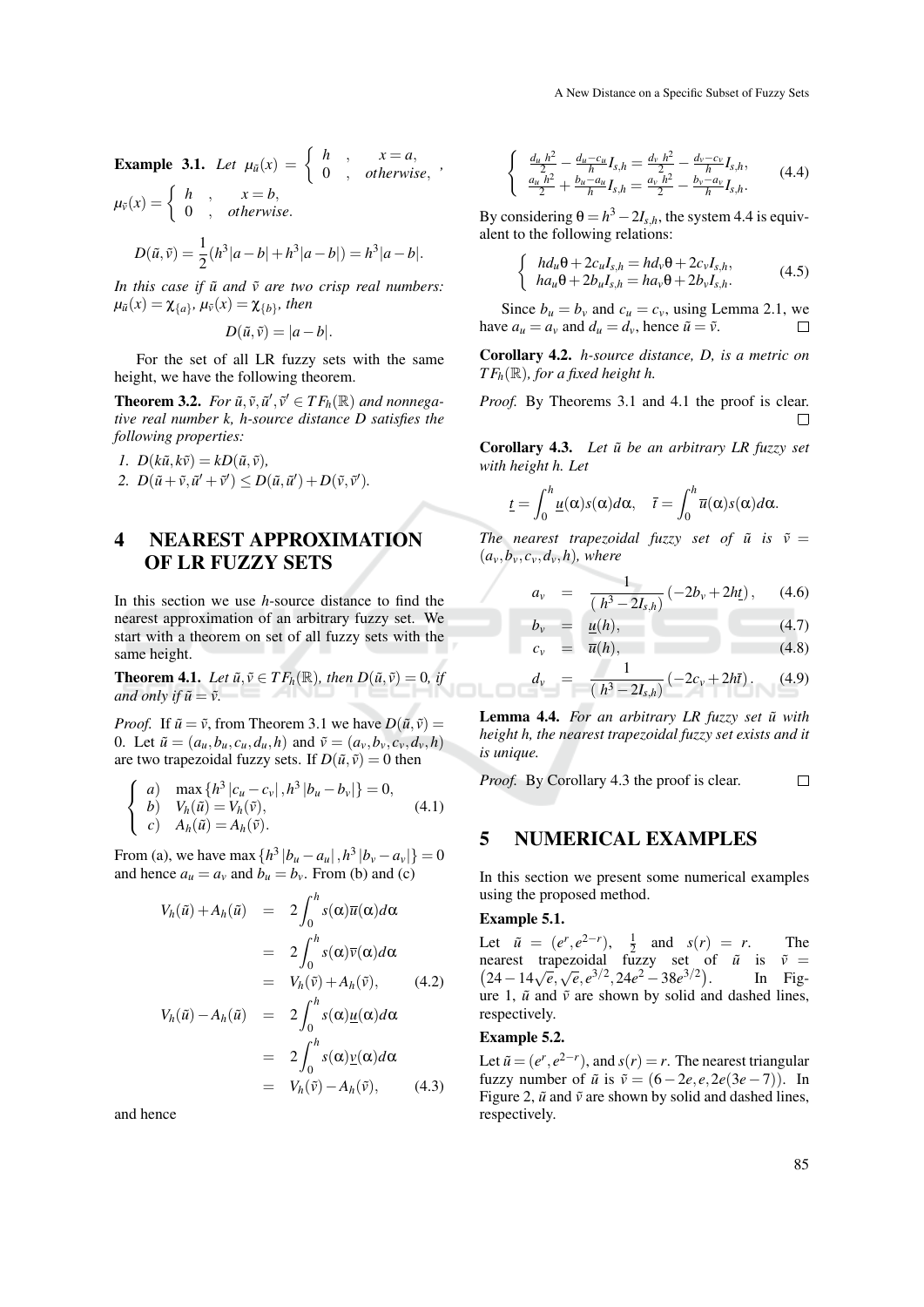

Figure 3:  $\tilde{u}_h$  and  $\tilde{v}_h$  for various values of *h*.

## 6 CONCLUSIONS

In this work we presented a method to find the nearest trapezoidal fuzzy set of an arbitrary LR fuzzy set with the same height. The nearest fuzzy set was found by using a new distance between fuzzy sets. Numerical examples shows that this method is acceptable.

## **REFERENCES**

- Abbasbandy, S. and Amirfakhrian, M. (2006a). The nearest approximation of a fuzzy quantity in parametric form. *Applied Mathematics and Computation*.
- Abbasbandy, S. and Amirfakhrian, M. (2006b). The nearest trapezoidal form of a generalized left right fuzzy number. *Journal of Approximate Reasoning*.
- Abbasbandy, S. and Asady, B. (2004). The nearest trapezoidal fuzzy number to a fuzzy quantity. *Applied Mathematics and Computation*.

Anzilli, L., Facchinetti, G., and Mastroleo, G. (2014).